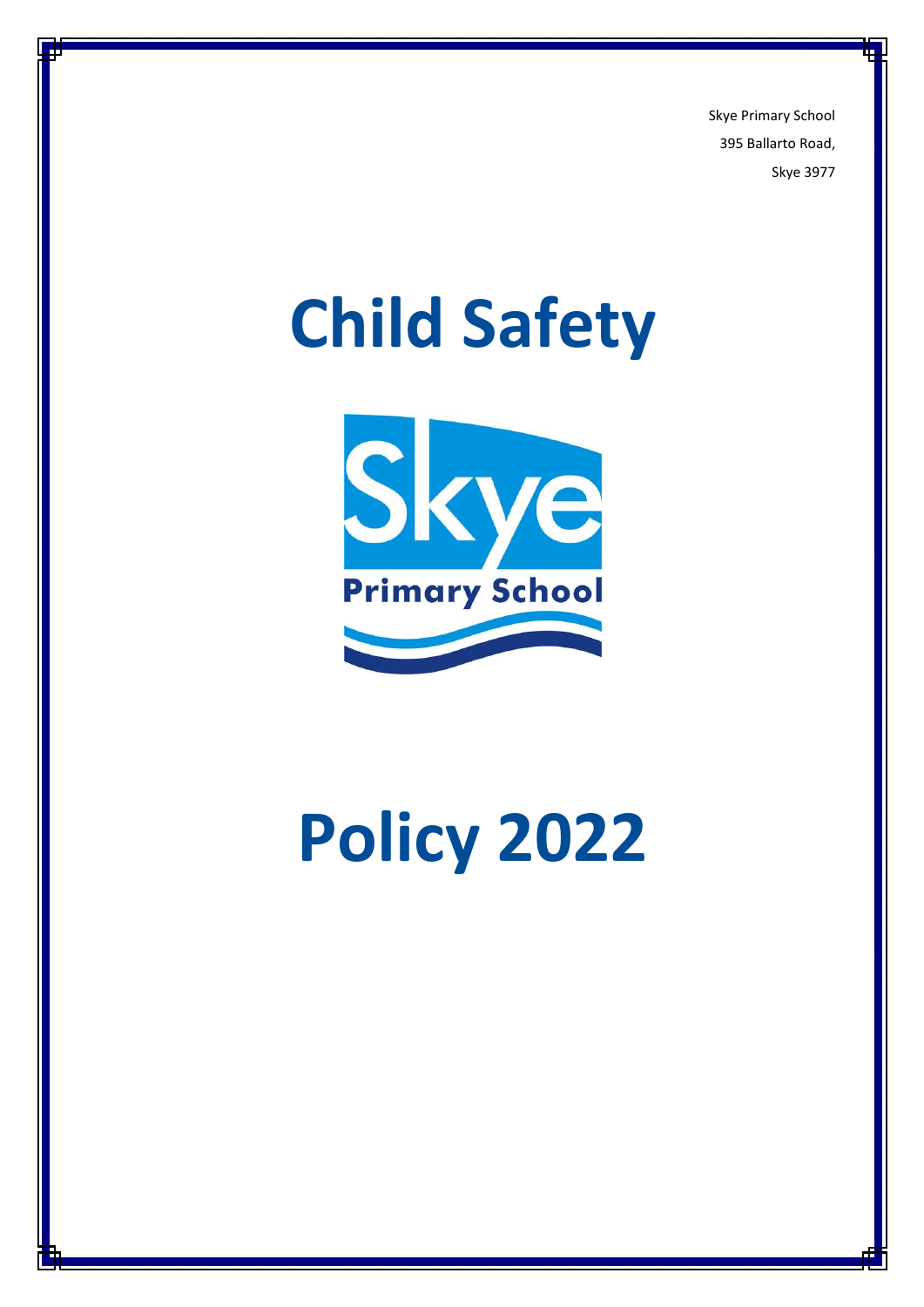



**Child Safety Policy 2022**

Date: 25/05/2022 Consultation: 20/06/2022 Approval:20/06/2022 Review due 25/05/2024



# **Help for non-English speakers**

If you need help to understand the information in this policy please contact Skye Primary School administration either via telephone or email. 03 9786 1555 or [skye.ps@education.vic.gov.au](mailto:skye.ps@education.vic.gov.au)

# PURPOSE

The Skye Primary School Child Safety Policy demonstrates our school's commitment to creating and maintaining a child safe and child-friendly organisation, where children and young people are safe and feel safe.

This policy provides an overview of our school's approach to implementing [Ministerial Order 1359](https://www.education.vic.gov.au/Documents/about/programs/health/protect/Ministerial_Order.pdf) (PDF, 363KB) which sets out how the Victorian Child Safe Standards apply in school environments.

It informs our school community of everyone's obligations to act safely and appropriately towards children and guides our processes and practices for the safety and wellbeing of students across all areas of our work.

# **SCOPE**

This policy:

- applies to all school staff, volunteers and contractors whether or not they work in direct contact with students. It also applies to school council members where indicated
- applies in all physical and online school environments used by students during or outside of school hours, including other locations provided by for a student's use (for example, a school camp) and those provided through third-party providers
- should be read together with our other child safety policies, procedures, and codes refer to the related school policies section below.

# **Definitions**

The following terms in this policy hav[e specific definitions:](https://www.vic.gov.au/child-safe-standards-definitions)

- child
- child safety
- child abuse
- child-connected work
- child-related work
- school environment
- school boarding environment
- school staff
- school boarding premises staff
- school governing authority
- school boarding premises governing authority
- student
- volunteer.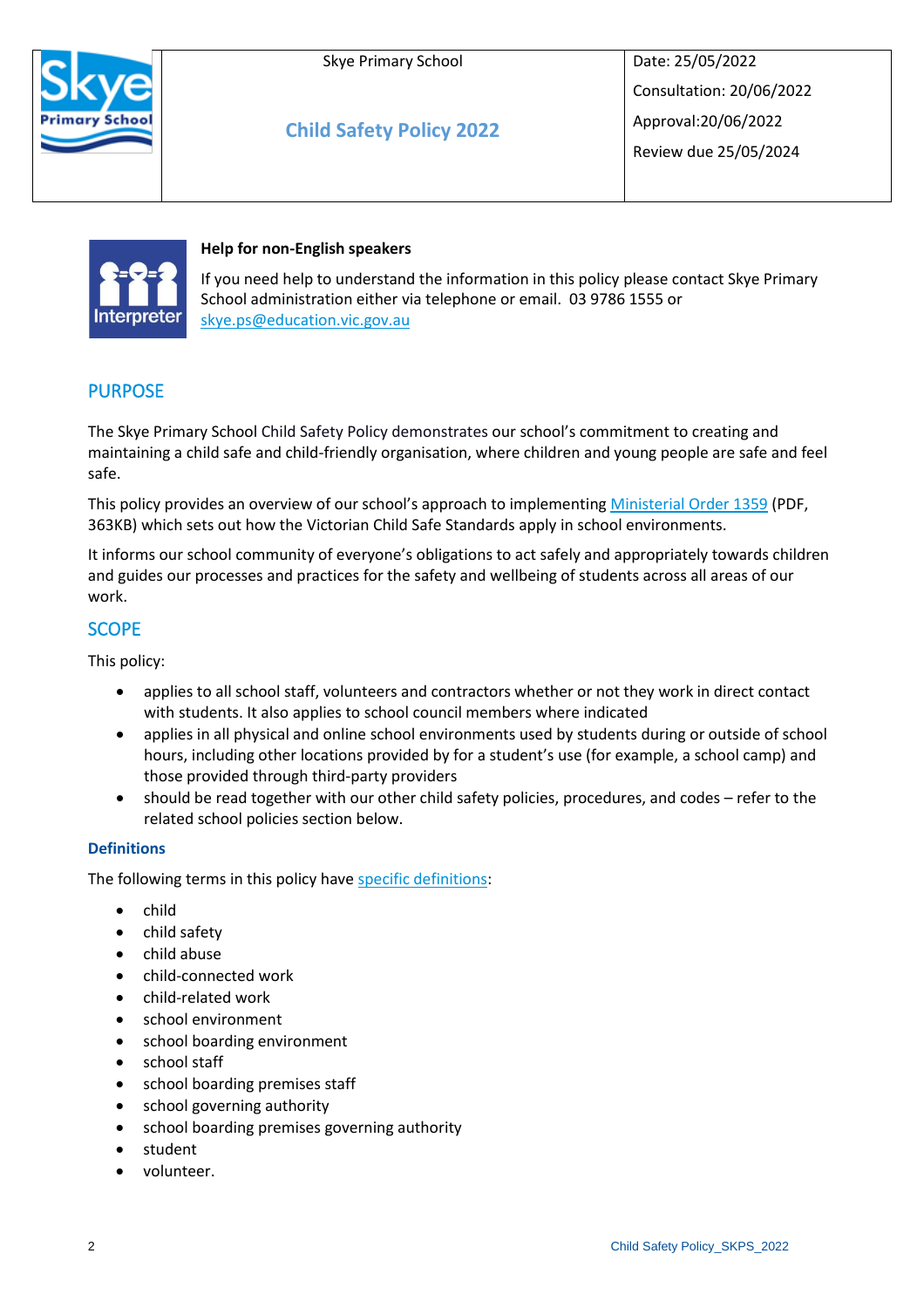# **Statement of commitment to child safety**

Skye Primary School is a child safe organisation which welcomes all children, young people and their families.

We are committed to providing environments where our students are safe and feel safe, where their participation is valued, their views respected, and their voices are heard about decisions that affect their lives. Our child safe policies, strategies and practices are inclusive of the needs of all children and students.

We have no tolerance for child abuse and take proactive steps to identify and manage any risks of harm to students in our school environments.

We promote positive relationships between students and adults and between students and their peers. These relationships are based on trust and respect.

We take proactive steps to identify and manage any risk of harm to students in our school environment. When child safety concerns are raised or identified, we treat these seriously and respond promptly and thoroughly.

Particular attention is given to the child safety needs of Aboriginal students, those from culturally and linguistically diverse backgrounds, international students, students with disabilities, those unable to live at home, children and young people who identify as lesbian, gay, bisexual, trans and gender diverse, intersex and queer (LGBTIQ+) and other students experiencing risk or vulnerability. Inappropriate or harmful behaviour targeting students based on these or other characteristics, such as racism or homophobia, are not tolerated at our school, and any instances identified will be addressed with appropriate consequences. Child safety is a shared responsibility. Every person involved in our school has an important role in promoting child safety and promptly raising any issues or concerns about a child's safety.

We are committed to regularly reviewing our child safe practices, and seeking input from our students, families, staff, and volunteers to inform our ongoing strategies.

#### **Roles and responsibilities**

#### **School leadership team**

Our school leadership team comprising the principal, assistant principal, disability inclusion leader and leading teacher is responsible for ensuring that a strong child safe culture is created and maintained, and that policies and practices are effectively developed and implemented in accordance with Ministerial Order 1359.

Principals and assistant principals will:

- ensure effective child safety and wellbeing governance, policies, procedures, codes and practices are in place and followed
- model a child safe culture that facilitates the active participation of students, families and staff in promoting and improving child safety, cultural safety and wellbeing
- enable inclusive practices where the diverse needs of all students are considered
- reinforce high standards of respectful behaviour between students and adults, and between students
- promote regular open discussion on child safety issues within the school community including at leadership team meetings, staff meetings and school council meetings
- facilitate regular professional learning for staff and volunteers (where appropriate) to build deeper understandings of child safety, cultural safety, student wellbeing and prevention of responding to abuse
- create an environment where child safety complaints and concerns are readily raised, and no one is discouraged from reporting an allegation of child abuse to relevant authorities.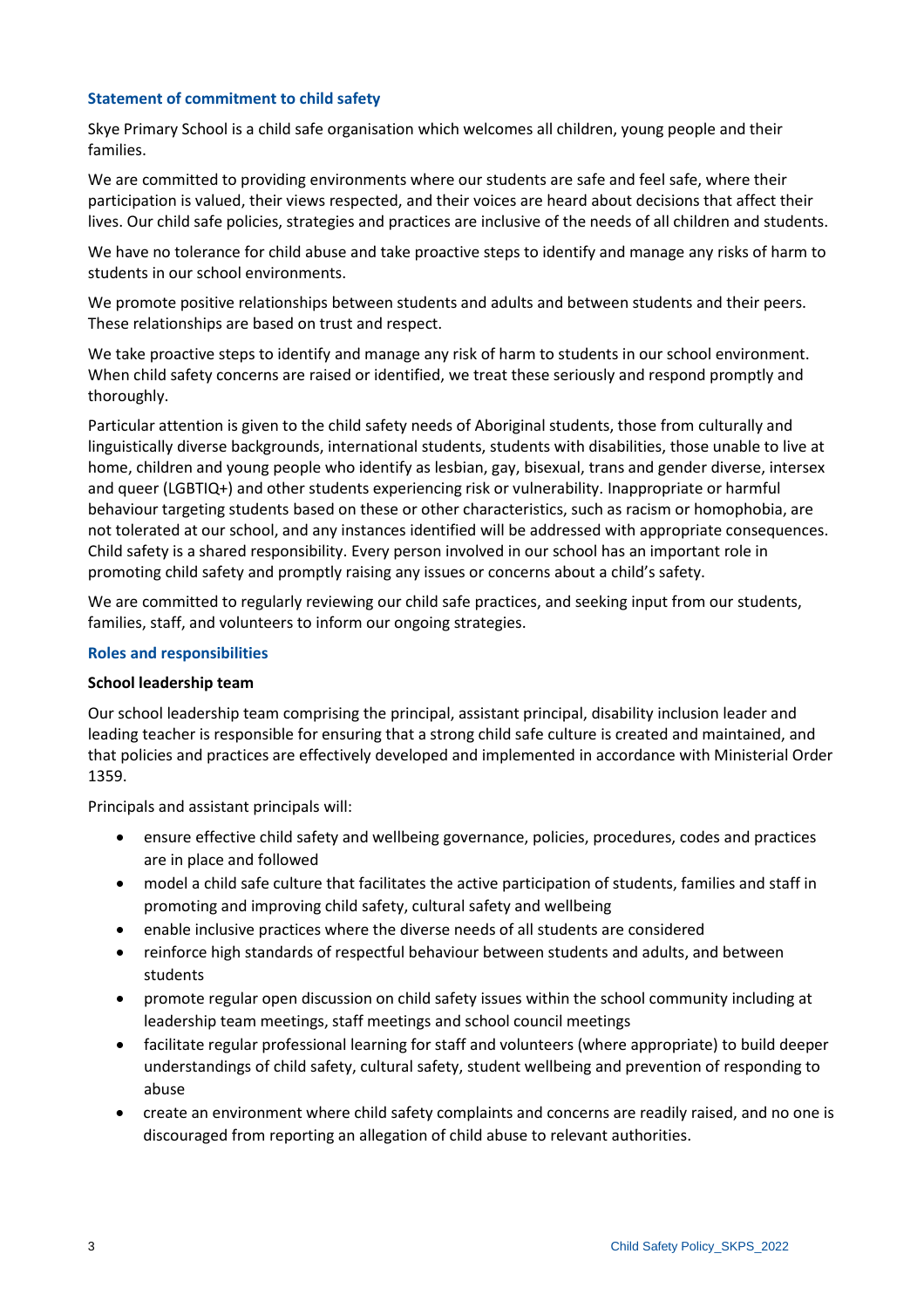# **School staff and volunteers**

All staff and volunteers will:

- participate in child safety induction and training provided by the school or the Department of Education and Training, and always follow the school's child safety and wellbeing policies and procedures
- act in accordance with our Child Safety Code of Conduct <https://skyeps.vic.edu.au/>
- identify and raise concerns about child safety issues in accordance with our Child Safety Responding and Reporting Obligations Policy and Procedures <https://skyeps.vic.edu.au/> including following the [Four Critical Actions for Schools](https://www.education.vic.gov.au/school/teachers/health/childprotection/Pages/report.aspx)
- ensure students' views are taken seriously and their voices are heard about decisions that affect their lives
- implement inclusive practices that respond to the diverse needs of students.

# **School council**

In performing the functions and powers given to them under the *Education and Training Reform Act 2006*, school council members will:

- champion and promote a child safe culture with the broader school community
- ensure that child safety is a regular agenda item at school council
- undertake annual training on child safety available on **PROTECT**.
- approve updates to, and act in accordance with the Child Safety Code of Conduct to the extent that it applies to school council employees and members
- when hiring school council employees, ensure that selection, supervision, and management practices are child safe

# **Specific staff: child safety responsibilities**

Skye Primary School has nominated two child safety champions Cherie Bradley and Belinda Schodde to support the principal to implement our child safety policies and practices, including staff and volunteer training.

The responsibilities of the child safety champions are outlined at [Guidance for child safety champions.](https://www.vic.gov.au/guidance-child-safety-champions)

Our principal and child safety champions are the first point of contact for child safety concerns or queries and for coordinating responses to child safety incidents.

- Cherie Bradley and Belinda Schodde child safety champions are responsible for monitoring the school's compliance with the Child Safety Policy. Anyone in our school community should approach Cherie Bradley and Belinda Schodde if they have any concerns about the school's compliance with the Child Safety Policy
- the principal is responsible for informing the school community about this policy, and making it publicly available
- other specific roles and responsibilities are named in other child safety policies and procedures, including the Child Safety Code of Conduct, Child Safety Responding and Reporting Obligations (including Mandatory Reporting) Policy and Procedures, and Child Safety Risk Register.

Our school has also established a Child Safety and Wellbeing Team. The Child Safety and Wellbeing Team meet regularly to identify and respond to any ongoing matters related to child safety and wellbeing.

Our child safety champions monitor the Child Safety Risk Register.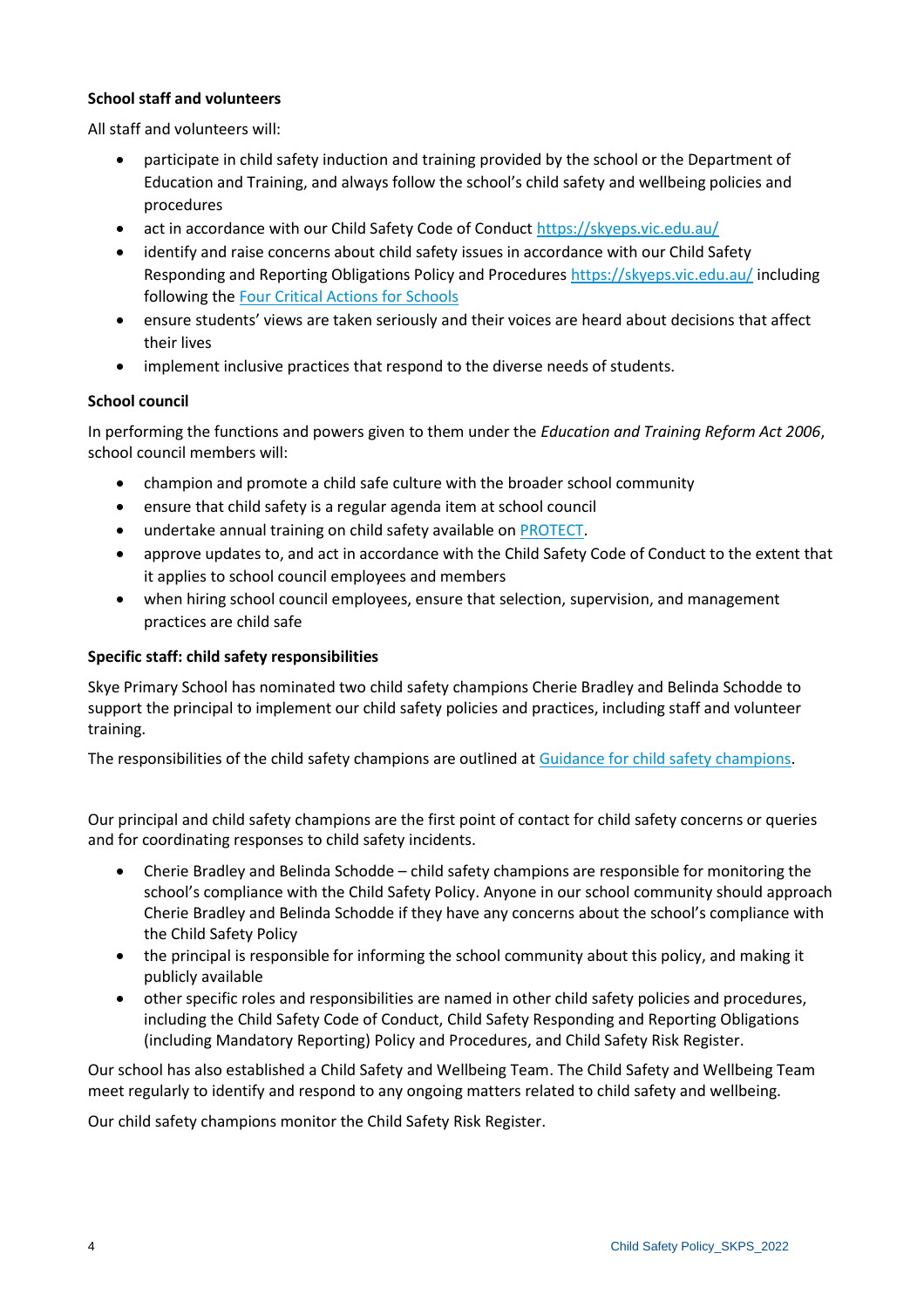# **Child Safety Code of Conduct**

Our Child Safety Code of Conduct sets the boundaries and expectations for appropriate behaviours between adults and students. It also clarifies behaviours that are not acceptable in our physical and online environments.

We ensure that students also know what is acceptable and what is not acceptable so that they can be clear and confident about what to expect from adults in the school.

The Child Safety Code of Conduct<https://skyeps.vic.edu.au/> also includes processes to report inappropriate behaviour.

#### **Managing risks to child safety and wellbeing**

At our school we identify, assess and manage risks to child safety and wellbeing in our physical and online school environments. These risks are managed through our child safety and wellbeing policies, procedures and practices, and in our activity specific risk registers, such as those we develop for off-site overnight camps, adventure activities and facilities and services we contract through third party providers for student use.

Our Child Safety Risk Register is used to record any identified risks related to child abuse alongside actions in place to manage those risks. Our school leadership team will monitor and evaluate the effectiveness of the actions in the Child Safety Risk Register at least annually.

#### **Promote a culture of online and physical safety for all students**

- supervise students properly in all settings, including the playground, excursions and camps
- give particular attention to the safety, diverse needs and vulnerabilities of students in each activity or setting. Consider whether there are any barriers that might prevent students from raising concerns
- inform students and their families about appropriate use of the school's technology, safety tools and how to seek help and report concerns including cyberbullying and online grooming
- keep up to date with current online safety issues and expert information from specialist government and non-government bodies including the Office of the e-Safety Commissioner, and eSmart Schools
- promote activities in the school community that connect schools and communities and raise awareness to prevent bullying and violence (e.g. [National Day of Action against Bullying](https://bullyingnoway.gov.au/preventing-bullying/national-day-of-action-against-bullying-and-violence)  and [Violence\)](https://bullyingnoway.gov.au/preventing-bullying/national-day-of-action-against-bullying-and-violence)
- create a respectful, sensitive and safe environment for people who may be experiencing family violence enabling a young person to feel comfortable to talk about their experience and seek support.

#### **Establishing a culturally safe environment**

At Skye Primary School we are committed to establishing an inclusive and culturally safe school where the strengths of Aboriginal culture, values and practices are respected.

For Aboriginal students, we recognise the link between Aboriginal culture, identity and safety and actively create opportunities for Aboriginal students and the Aboriginal community to have a voice and presence in our school planning, policies, and activities.

We have developed the following strategies to promote cultural safety in our school community:

Actively support a child or student's ability to express their culture and enjoy their cultural rights in the following ways:

• equip staff, students, volunteers and the school community to acknowledge and appreciate the strengths of Aboriginal culture and understand its importance to the wellbeing and safety of Aboriginal children and students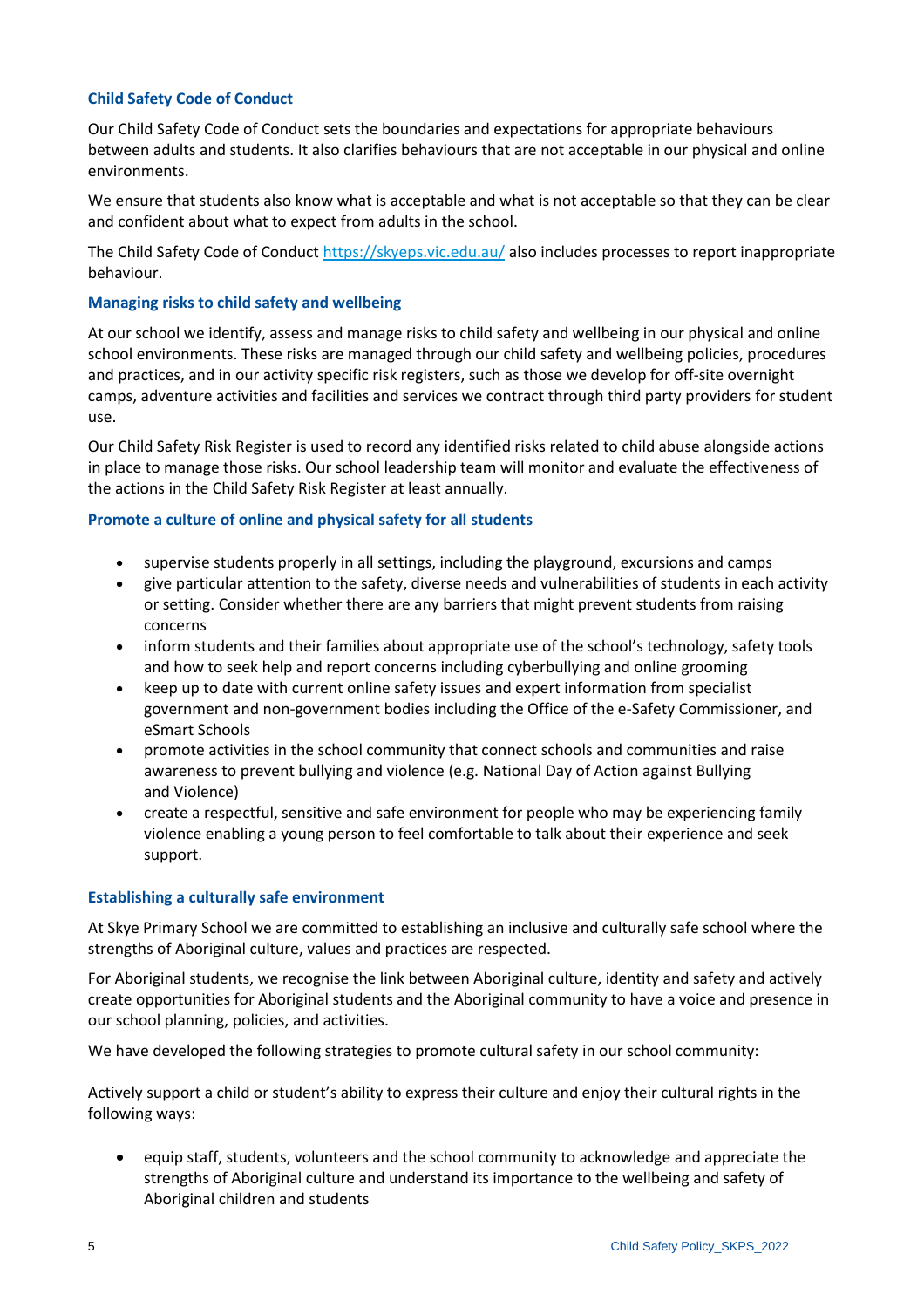- adopt measures to ensure racism is identified, confronted and not tolerated
- address any instances of racism within the school environment with appropriate consequences
- actively support participation and inclusion in the school by Aboriginal children, students and their families
- ensure school policies, procedures, systems and processes together create a culturally safe and inclusive environment and meet the needs of Aboriginal children, students and their families.

#### **Building a strong school culture to support cultural inclusion**

- begin events and meetings with a Welcome to Country or an Acknowledgement of Country as a standing agenda item. Use this as an opportunity to pause and reflect or open a discussion
- fly the Aboriginal and Torres Strait Islander flags on school grounds
- display plaques and signs to Acknowledge Country and Traditional Owners
- make Aboriginal voice part of decision making in matters that affect Aboriginal students. Be open to different ways of doing and expressing things
- celebrate the local Aboriginal community in communications with students, staff, volunteers and families. Share information through school newsletters, school assemblies, parent information nights
- promote inclusion for all Aboriginal students and their families. Learn more about Aboriginal histories and cultures, both locally and across Australia. Speak with respect and confidence about Aboriginal culture, knowledge systems and people
- build schoolwide knowledge of Aboriginal histories, cultures, perspectives, values, skills and attitudes.

#### **Providing a welcoming environment for Aboriginal children**

- acknowledge and draw on the existing knowledge of Aboriginal students and their families.
- ask for feedback from Aboriginal students and their families about what the school does well, and what can be improved
- implement the [Koorie Education](https://www2.education.vic.gov.au/pal/koorie-education/policy) Policy to create a learning environment for all students that acknowledges, respects and values Aboriginal cultures and identities (Government schools)
- use [Koorie Engagement Support Officers](https://www.vic.gov.au/koorie-education-coordinator-contact-details) (KESOs) to provide advice to government schools about creating culturally inclusive learning environments.
- use the [Marrung Aboriginal Education Plan 2016](https://www.vic.gov.au/marrung)–2026 to guide the school's support for Aboriginal self-determination

#### **Student empowerment**

To support child safety and wellbeing at Skye Primary School we work to create an inclusive and supportive environment that encourages students and families to contribute to our child safety approach and understand their rights and their responsibilities.

Respectful relationships between students are reinforced and we encourage strong friendships and peer support in the school to ensure a sense of belonging, implementing our whole school approach to Respectful Relationships, our student Code of Conduct and our school values.

We inform students of their rights through our whole school approach to Respectful Relationships and give them the skills and confidence to recognise unsafe situations with adults or other students and to speak up and act on concerns relating to themselves or their peers. We ensure our students know who to talk to if they are worried or feeling unsafe and we encourage them to share concerns with a trusted adult at any time. Students and families can also access information on how to report concerns at school reception.

When the school is gathering information in relation to a complaint about alleged misconduct or abuse of a child, we will listen to the complainant's account and take them seriously, check our understanding of the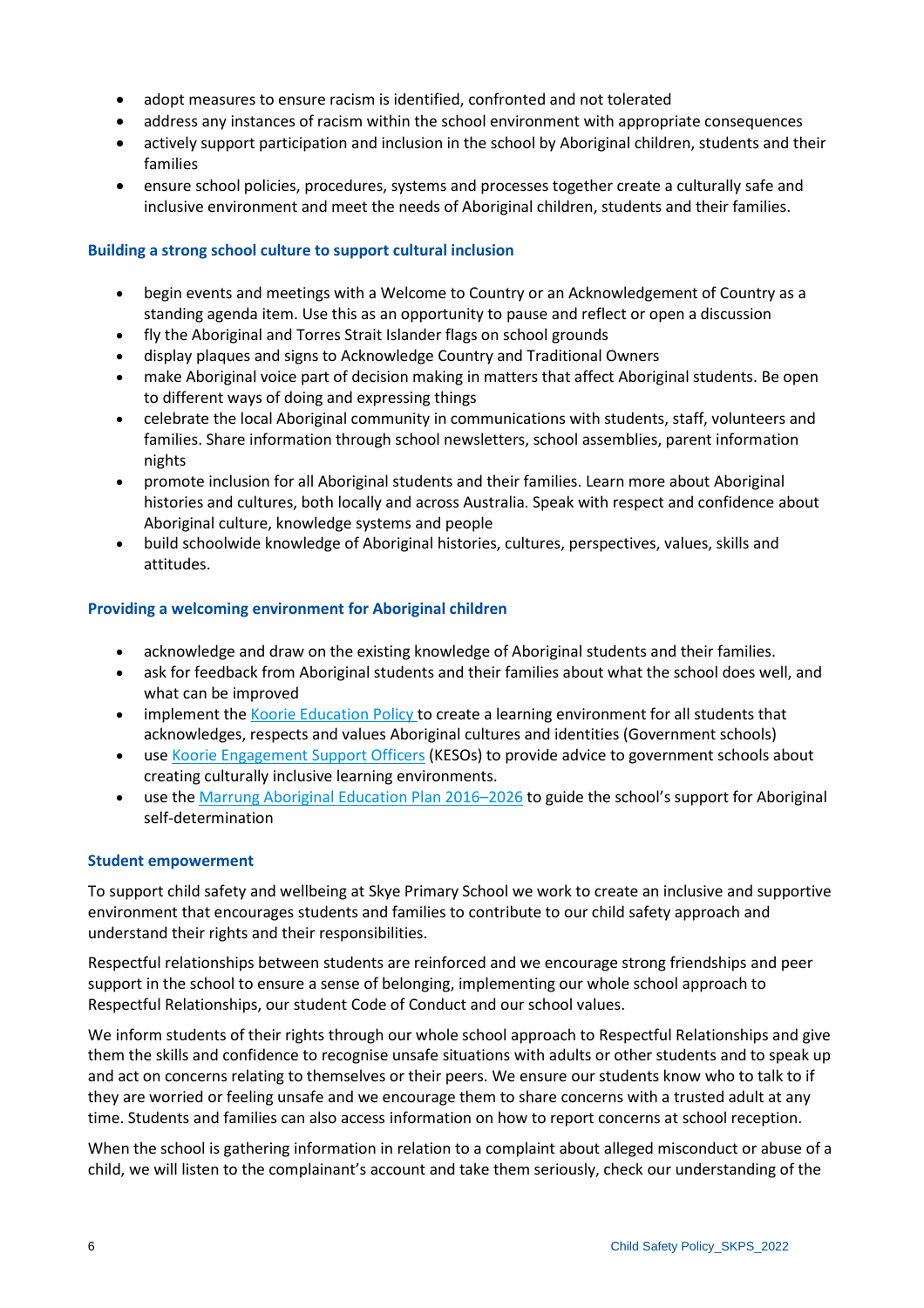complaint, support the student and keep them (and their parents and carers, as appropriate) informed about progress.

# **Family engagement**

Our families and the school community have an important role in monitoring and promoting children's safety and wellbeing and helping children to raise any concerns.

To support family engagement, at Skye Primary School we are committed to providing families and community with accessible information about our school's child safe policies and practices and involving them in our approach to child safety and wellbeing.

We will create opportunities for families to have input into the development and review of our child safety policies and practices and encourage them to raise any concerns and ideas for improvement.

We do this by:

- the school will seek input from families and the community, through the parent portal, school website, newsletters, other communications, school council, subcommittees of school council, student, staff, and parent meetings
- all of our child safety policies and procedures are available for students and parents at <https://skyeps.vic.edu.au/> and in hard copy format from reception
- newsletters and sentral notification will inform families and the school community about any significant updates to our child safety policies or processes, and strategies or initiatives that we are taking to ensure student safety
- PROTECT Child Safety posters will be displayed across the school.

#### **Diversity and equity**

As a child safe organisation, we celebrate the rich diversity of our students, families and community and promote respectful environments that are free from discrimination. Our focus is on wellbeing and growth for all.

We recognise that every child has unique skills, strengths and experiences to draw on.

We pay particular attention to individuals and groups of children and young people in our community with additional and specific needs. This includes tailoring our child safety strategies and supports to the needs of:

- Aboriginal children and young people
- children from culturally and linguistically diverse backgrounds
- children and young people with disabilities
- children unable to live at home or impacted by family violence
- international students
- children and young people who identify as LGBTIQ+.

Our Student Wellbeing and Engagement Policy<https://skyeps.vic.edu.au/> provides more information about the measures we have in place to support diversity and equity.

#### **Suitable staff and volunteers**

At Skye Primary School we apply robust child safe recruitment, induction, training, and supervision practices to ensure that all staff, contractors, and volunteers are suitable to work with children.

#### **Staff recruitment**

When recruiting staff, we follow the Department of Education and Training's recruitment policies and guidelines, available on the Policy and Advisory Library (PAL) at: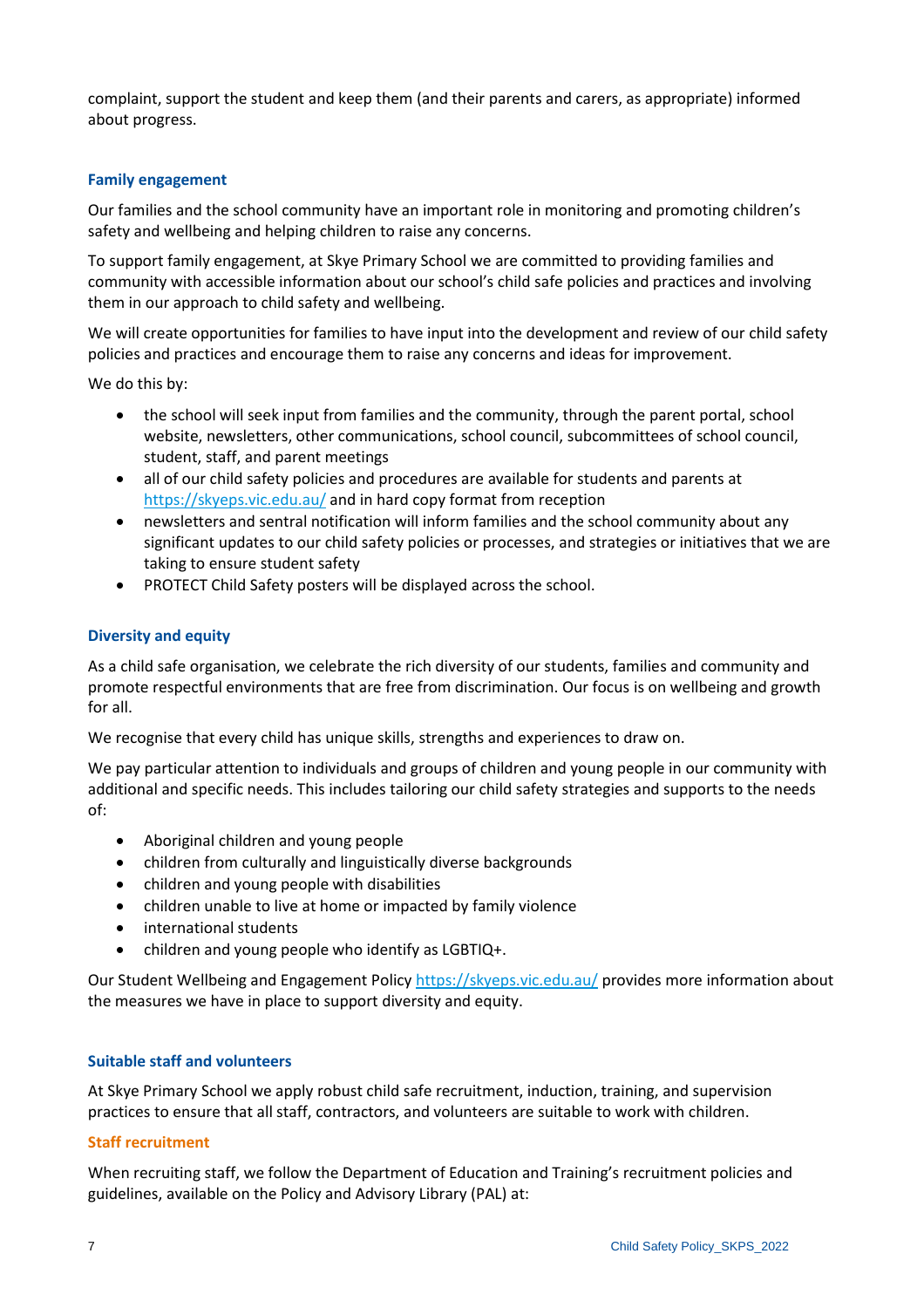- [Recruitment in Schools](https://www2.education.vic.gov.au/pal/recruitment-schools/overview)
- [Suitability for Employment Checks](https://www2.education.vic.gov.au/pal/suitability-employment-checks/overview)
- [School Council Employment](https://www2.education.vic.gov.au/pal/school-council-employment/overview)
- [Contractor OHS Management.](https://www2.education.vic.gov.au/pal/contractor-ohs-management/policy)

When engaging staff to perform child-related work, we:

- sight, verify and record the person's Working with Children clearance or equivalent background check such as a Victorian teaching registration
- collect and record:
	- o proof of the person's identity and any professional or other qualifications
	- o the person's history of working with children
	- o references that address suitability for the job and working with children.

# **Staff induction**

All newly appointed staff will be expected to participate in our child safety and wellbeing induction program. The program will include a focus on:

- the Child Safety Policy (this document)
- the Child Safety Code of Conduct
- the Child Safety Responding and Reporting Obligations (including Mandatory Reporting) Policy and Procedures and
- any other child safety information that school leadership considers appropriate to the nature of the role.

# **Ongoing supervision and management of staff**

All staff engaged in child-connected work will be supervised appropriately to ensure that their behaviour towards children is safe and appropriate.

Staff will be monitored and assessed to ensure their continuing suitability for child-connected work. This will be done by regular performance reviews.

Inappropriate behaviour towards children and young people will be managed swiftly and in accordance with our school and department policies and our legal obligations. Child safety and wellbeing will be paramount.

# **Suitability of volunteers**

All volunteers are required to comply with our Volunteers Policy <https://skyeps.vic.edu.au/> which describes how we assess the suitability of prospective volunteers and outlines expectations in relation to child safety and wellbeing induction and training, and supervision and management.

#### **Child safety knowledge, skills and awareness**

Ongoing training and education are essential to ensuring that staff understand their roles and responsibilities and develop their capacity to effectively address child safety and wellbeing matters.

In addition to the child safety and wellbeing induction, our staff will participate in a range of training and professional learning to equip them with the skills and knowledge necessary to maintain a child safe environment.

Staff child safety and wellbeing training will be delivered at least annually and will include guidance on:

- our school's child safety and wellbeing policies, procedures, codes, and practices
- completing the Protecting Children [Mandatory Reporting and Other Legal Obligations](http://elearn.com.au/det/protectingchildren/) online module annually
- recognising indicators of child harm including harm caused by other children and students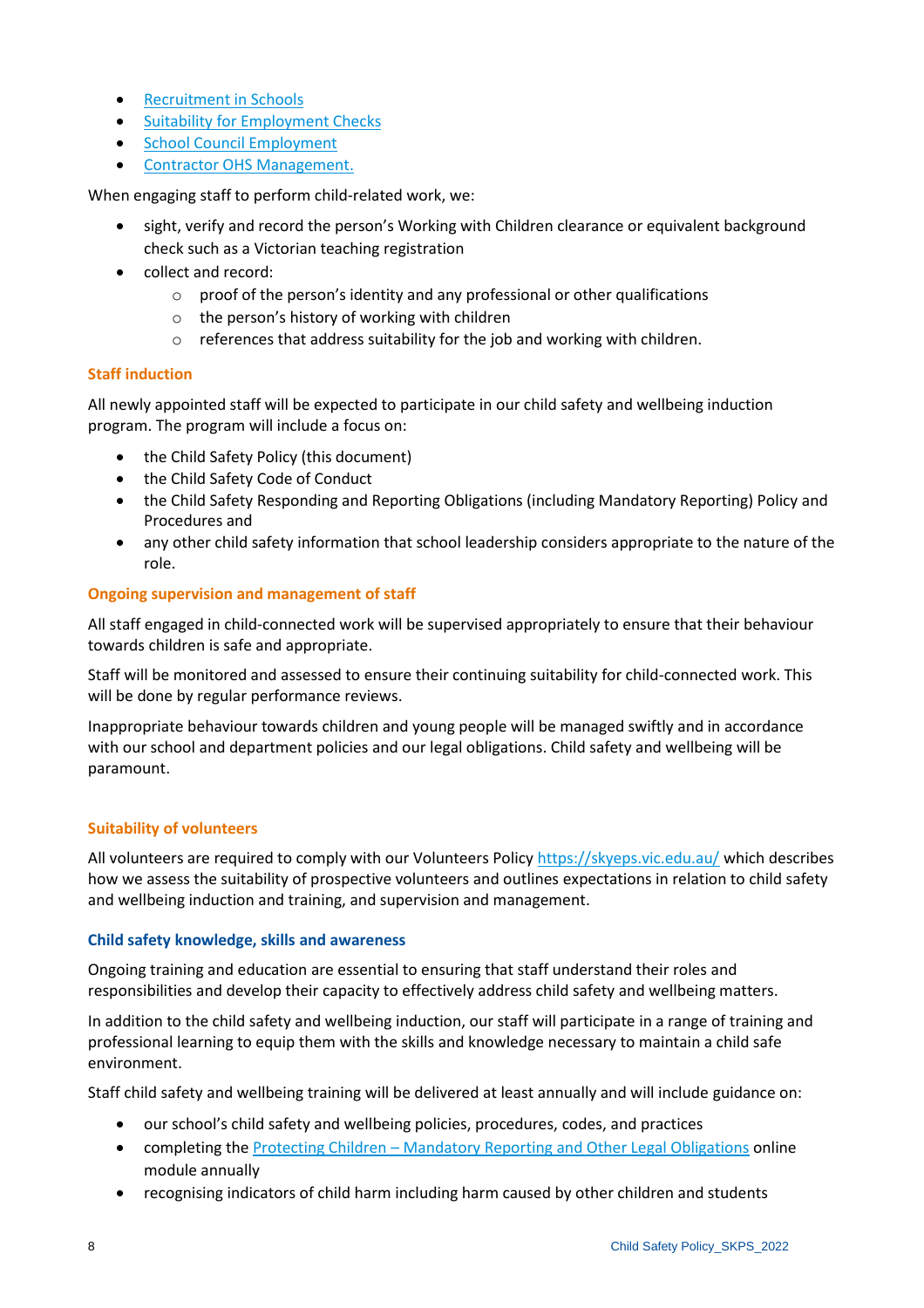- responding effectively to issues of child safety and wellbeing and supporting colleagues who disclose harm
- how to build culturally safe environments for children and students
- information sharing and recordkeeping obligations
- how to identify and mitigate child safety and wellbeing risks in the school environment.

Other professional learning and training on child safety and wellbeing, for example, training for our volunteers, will be tailored to specific roles and responsibilities and any identified or emerging needs or issues.

# **School council training and education**

To ensure our school council is equipped with the knowledge required to make decisions in the best interests of student safety and wellbeing, and to identify and mitigate child safety and wellbeing risks in our school environment, the council is trained at least annually. Training includes guidance on:

- individual and collective obligations and responsibilities for implementing the Child Safe Standards and managing the risk of child abuse
- child safety and wellbeing risks in our school environment
- Skye Primary School child safety policy, procedures, codes and practices.

# **Complaints and reporting processes**

Skye Primary School fosters a culture that encourages staff, volunteers, students, parents, and the school community to raise concerns and complaints. This makes it more difficult for breaches of the code of conduct, misconduct or abuse to occur and remain hidden.

We have clear pathways for raising complaints and concerns and responding and this is documented in our school's Complaint Policy. The Complaints Policy can be found at [Complaints and Concerns](https://skyeps.vic.edu.au/wp-content/uploads/2022/06/Complaints-and-Concerns-Policy_SKPS_2022-1.pdf)

If there is an incident, disclosure, allegation or suspicion of child abuse, all staff and volunteers (including school council employees) must follow our Child Safety Responding and Reporting Obligations Policy and Procedures [Child Safe Responding and reporting.](https://skyeps.vic.edu.au/wp-content/uploads/2022/06/Child-Safety-Responding-and-Reporting-Obligations-Policy-and-Procedures_SKPS_2022.pdf) Our policy and procedures address complaints and concerns of child abuse made by or in relation to a child or student, school staff, volunteers, contractors, service providers, visitors or any other person while connected to the school.

As soon as any immediate health and safety concerns are addressed, and relevant school staff have been informed, we will ensure our school follows:

- the [Four Critical Actions](https://www.education.vic.gov.au/Documents/about/programs/health/protect/FourCriticalActions_ChildAbuse.pdf) for complaints and concerns relating to adult behaviour towards a child
- the [Four Critical Actions: Student Sexual Offending](https://www.education.vic.gov.au/school/teachers/health/childprotection/Pages/stusexual.aspx) for complaints and concerns relating to student sexual offending

Our Student Wellbeing and Engagement Policy [Wellbeing and Engagement](https://skyeps.vic.edu.au/wp-content/uploads/2022/06/Student-Wellbing-and-Engagement-Policy_SKPS_2022.pdf) and Bullying Prevention Policy [bullying prevention](https://skyeps.vic.edu.au/wp-content/uploads/2022/06/Bullying-Prevention-Policy_update_SKPS_2022.pdf) cover complaints and concerns relating to student physical violence or other harmful behaviours.

#### **Communications**

Skye Primary School is committed to communicating our child safety strategies to the school community through:

- ensuring that key child safety and wellbeing policies are available on our website including the Child Safety Policy (this document), Child Safety Code of Conduct, and the Child Safety Responding and Reporting Obligations (including Mandatory Reporting) Policy and Procedure
- displaying PROTECT posters around the school
- updates in our school newsletter and Sentral notifications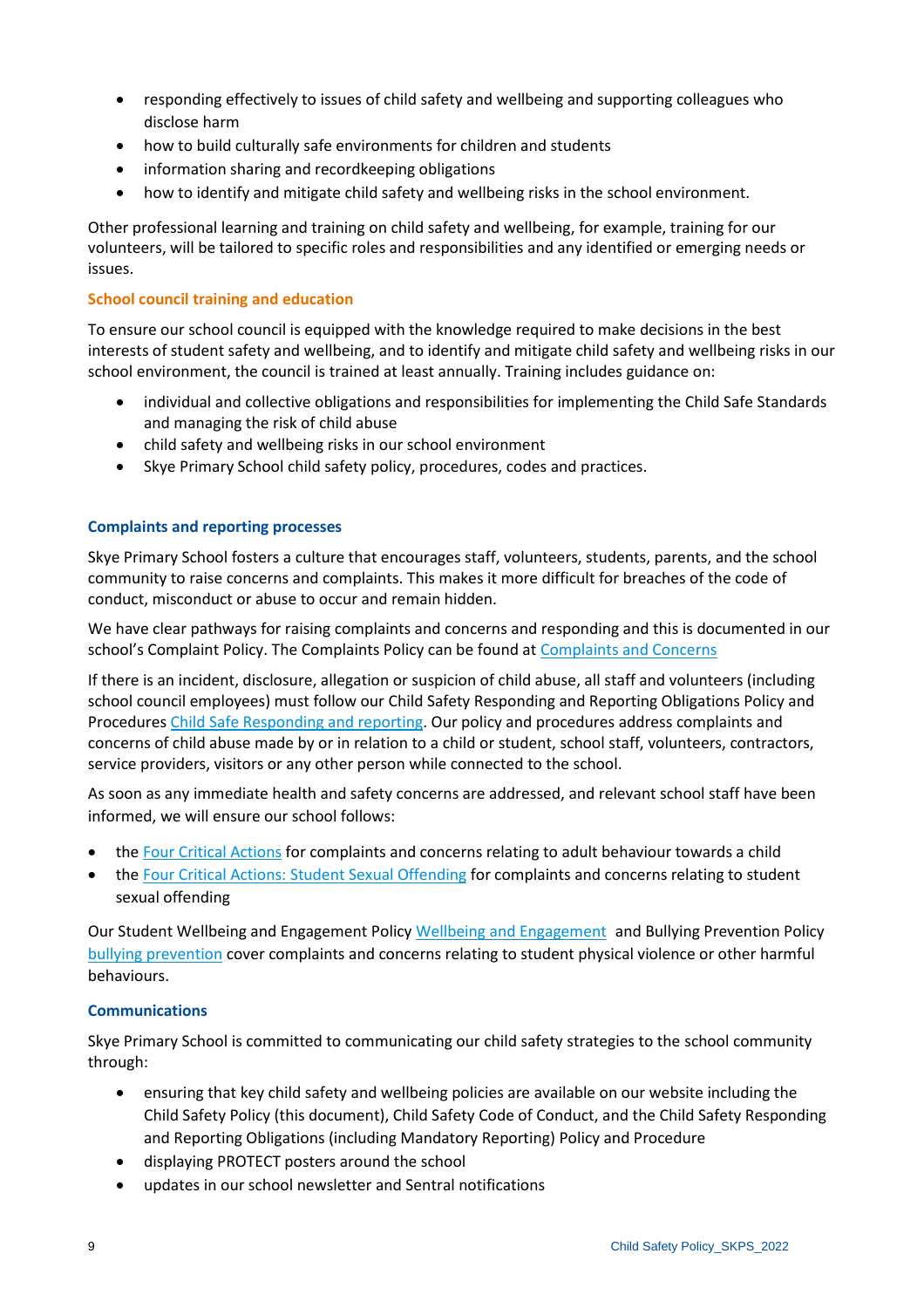• ensuring that child safety is a regular agenda item at school leadership meetings, staff meetings and school council meetings.

# **Privacy and information sharing**

Skye Primary School collects, uses, and discloses information about children and their families in accordance with Victorian privacy laws, and other relevant laws. For information on how our school collects, uses and discloses information refer to: [Schools' Privacy Policy](https://www.education.vic.gov.au/Pages/schoolsprivacypolicy.aspx).

#### **Records management**

We acknowledge that good records management practices are a critical element of child safety and wellbeing and manage our records in accordance with the Department of Education and Training's policy: [Records Management](https://www2.education.vic.gov.au/pal/records-management/policy) – School Records

#### **Review of child safety practices**

At Skye Primary School we have established processes for the review and ongoing improvement of our child safe policies, procedures, and practices.

We will:

- review and improve our policy every 2 years or after any significant child safety incident
- analyse any complaints, concerns, and safety incidents to improve policy and practice
- act with transparency and share pertinent learnings and review outcomes with school staff and our school community.

# **Related policies and procedures**

This Child Safety Policy is to be read in conjunction with other related school policies, procedures, and codes. These include our:

- **[Bullying Prevention Policy](https://skyeps.vic.edu.au/wp-content/uploads/2022/06/Bullying-Prevention-Policy_update_SKPS_2022.pdf) Bullying Prevention Policy**
- Child Safety Responding and Reporting Obligations Policy and Procedures [Child Safety Responding](https://skyeps.vic.edu.au/wp-content/uploads/2022/06/Child-Safety-Responding-and-Reporting-Obligations-Policy-and-Procedures_update_SKPS_2022.pdf)  [and Reporting Policy](https://skyeps.vic.edu.au/wp-content/uploads/2022/06/Child-Safety-Responding-and-Reporting-Obligations-Policy-and-Procedures_update_SKPS_2022.pdf)
- Child Safety Code of Conduct [Child Safe Code of Conduct](https://skyeps.vic.edu.au/wp-content/uploads/2022/06/Child-Safe-Code-of-Conduct_SKPS_2022.pdf)
- [Complaints Policy](https://skyeps.vic.edu.au/wp-content/uploads/2022/06/Complaints-and-Concerns-Policy_SKPS_2022-1.pdf) Complaints Policy
- Digital Learning Policy [Digital Learning Policy](https://skyeps.vic.edu.au/wp-content/uploads/2022/06/Digital-Learning-Policy_update_SKPS_2022.pdf)
- Inclusion and Diversity Polic[y Inclusion and Diversity Policy](https://skyeps.vic.edu.au/wp-content/uploads/2022/02/Inclusion-diversity-policy_SKPS_2021.pdf)
- Student Wellbeing and Engagement Policy [Student Wellbeing and Engagement](https://skyeps.vic.edu.au/wp-content/uploads/2022/06/Student-Wellbing-and-Engagement-Policy_SKPS_2022.pdf)
- **[Visitors Policy](https://skyeps.vic.edu.au/wp-content/uploads/2022/06/Visitors-Policy_update_2022.pdf) Visitors Policy**
- Volunteers Policy [Volunteers Policy](https://skyeps.vic.edu.au/wp-content/uploads/2022/06/Volunteers-Policy_update_SKPS_2022.pdf)

#### **Related Department of Education and Training policies**

- [Bullying Prevention and Response Policy](https://www2.education.vic.gov.au/pal/bullying-prevention-response/policy)
- [Child and Family Violence Information Sharing Schemes](https://www2.education.vic.gov.au/pal/information-sharing-schemes/policy)
- [Complaints Policy](https://www2.education.vic.gov.au/pal/complaints/policy)
- [Contractor OHS Management Policy](https://www2.education.vic.gov.au/pal/contractor-ohs-management/policy)
- [Digital Learning in Schools Policy](https://www2.education.vic.gov.au/pal/digital-learning/policy)
- [Family Violence Support](https://www2.education.vic.gov.au/pal/family-violence-support/policy)
- [Protecting Children: Reporting Obligations Policy](https://www2.education.vic.gov.au/pal/protecting-children/policy)
- [Policy and Guidelines for Recruitment in Schools](https://www2.education.vic.gov.au/pal/recruitment-schools/policy-and-guidelines)
- [Reportable Conduct Policy](https://www2.education.vic.gov.au/pal/reportable-conduct-scheme/policy)
- Student [Wellbeing and Engagement Policy](https://www2.education.vic.gov.au/pal/student-engagement/policy)
- [Supervision of Students Policy](https://www2.education.vic.gov.au/pal/supervision-students/policy)
- [Visitors in Schools Policy](https://www2.education.vic.gov.au/pal/visitors/policy)